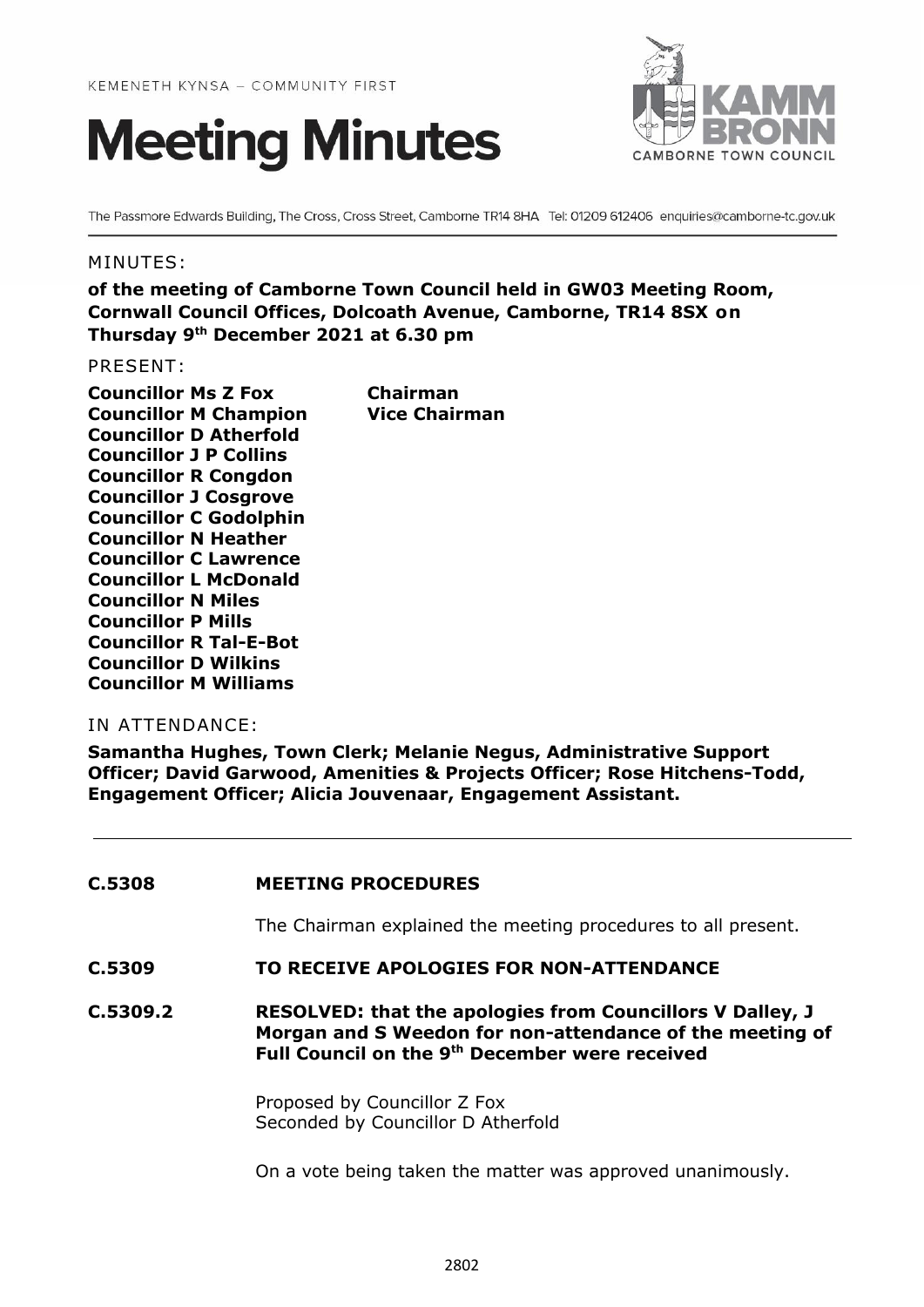# **C.5310 CHAIRMAN'S ANNOUNCEMENTS**

The Chairman informed members that due to the changes regarding Covid19, Library groups had been suspended, and they were operating a click and collect service for children to collect presents from Santa.

She reminded members that all members wishing to speak at meetings should go through the Chairman as stated in the Town Council's Standing Orders.

She informed members of a meeting of the Passmore Edwards Working Party on Friday the 7<sup>th</sup> January.

Events attended by the Mayor:

- Camborne Church Remembrance Day Service 14th November,
- St Columb Remembrance Day Service 14<sup>th</sup> November.
- Redruth Christmas Lights Switch On 27<sup>th</sup> November.
- Penryn Christmas Lights Swich On 4<sup>th</sup> December.
- Penryn Virtual Christmas Concert 5<sup>th</sup> December.

#### **C.5311 MEMBERS TO DECLARE DISCLOSABLE PECUNIARY INTERESTS AND NON-REGISTERABLE INTERESTS (INCLUDING THE DETAILS THEREOF) IN RESPECT OF ANY ITEMS ON THIS AGENDA INCLUDING ANY GIFTS OR HOSPITALITY EXCEEDING £25**

Councillors M Williams and D Wilkins declared interests in agenda item 17, as they were members of the Royal British Legion. Councillors D Atherfold, J Cosgrove and Z Fox declared interests in Agenda item 27 as they were on the Town Deal Board.

#### **C.5312 TO APPROVE WRITTEN REQUEST(S) FOR DISPENSATIONS**

There were Standing dispensation requests that had been granted for the Councillors on the Town Deal Board.

### **C.5313 TO RECEIVE AND APPROVE THE MINUTES OF THE MEETING OF THE FULL COUNCIL HELD ON 11TH NOVEMBER 2021**

**C.5313.2 RESOLVED: that the minutes of the meeting of the Full Council held on 11th November 2021 were received, with an amendment on page 2795 from, 'R Congdon leaving and reentering the meeting', to, 'R Tal-E-Bot leaving and reentering the meeting', were approved, and signed by the Chairman**

> Proposed by Councillor Z Fox Seconded by Councillor M Champion

On a vote being taken the matter was approved unanimously by those entitled to vote.

#### **C.5314 TO RECEIVE AND APPROVE THE REDACTED MINUTES OF**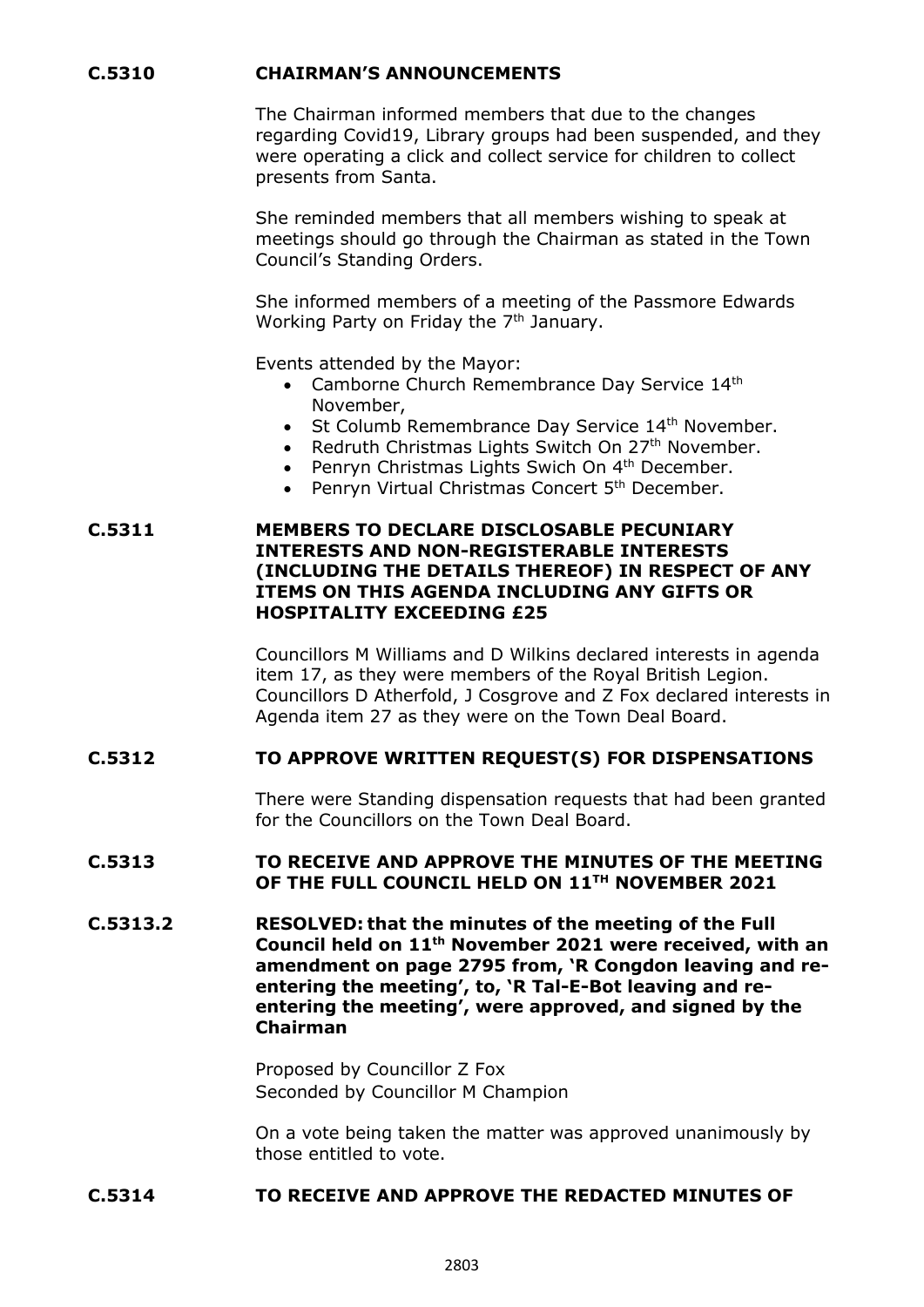**THE MEETING OF THE FULL COUNCIL HELD ON 11TH NOVEMBER 2021**

**C.5314.2 RESOLVED: that the redacted minutes of the meeting of the Full Council held on 11th November 2021 were received, and with an amendment on page 2795 from, 'R Congdon leaving and re-entering the meeting', to, 'R Tal-E-Bot leaving and re-entering the meeting', were approved, and signed by the Chairman**

> Proposed by Councillor Z Fox Seconded by Councillor M Champion

On a vote being taken the matter was approved unanimously by those entitled to vote.

#### **C.5315 TO RECEIVE THE MINUTES OF THE FOLLOWING COMMITTEE MEETINGS:**

- **i) Amenities Committee 18th November 2021;**
- **ii) Staffing Committee, 10th November 2021;**
- **iii) Finance & General Purpose Committee 25 th November 2021;**
- **iv) Passmore Edwards Building Working Party 12th October 2021;**
- **v) Climate Action Working Party, 9 th November 2021;**
- **C.5315.2 RESOLVED: that the minutes of the Amenities Committee 18th November 2021; Staffing Committee, 10th November 2021; Finance & General Purpose Committee 25th November 2021; Passmore Edwards Building Working Party 12th October 2021; Climate Action Working Party, 9 th November 2021; were received**

Proposed by Councillor Z Fox Seconded by Councillor M Champion

On a vote being taken the matter was approved unanimously.

#### **C.5316 TO NOTE THE MINUTES OF:**

- **(i) Camborne, Pool, Illogan and Redruth and Mining Villages Place Shaping Board Notes 9th November 2021;**
- **(ii) Camborne, Pool, Illogan, Redruth and Mining Villages Community Network Meeting Notes 10th November 2021;**
- **C.5316.2 RESOLVED: that the Camborne, Pool, Illogan and Redruth and Mining Villages Place Shaping Board Notes 9th November 2021; and the Camborne, Pool, Illogan, Redruth and Mining Villages Community Network Meeting Notes 10th November 2021 were received, and noted**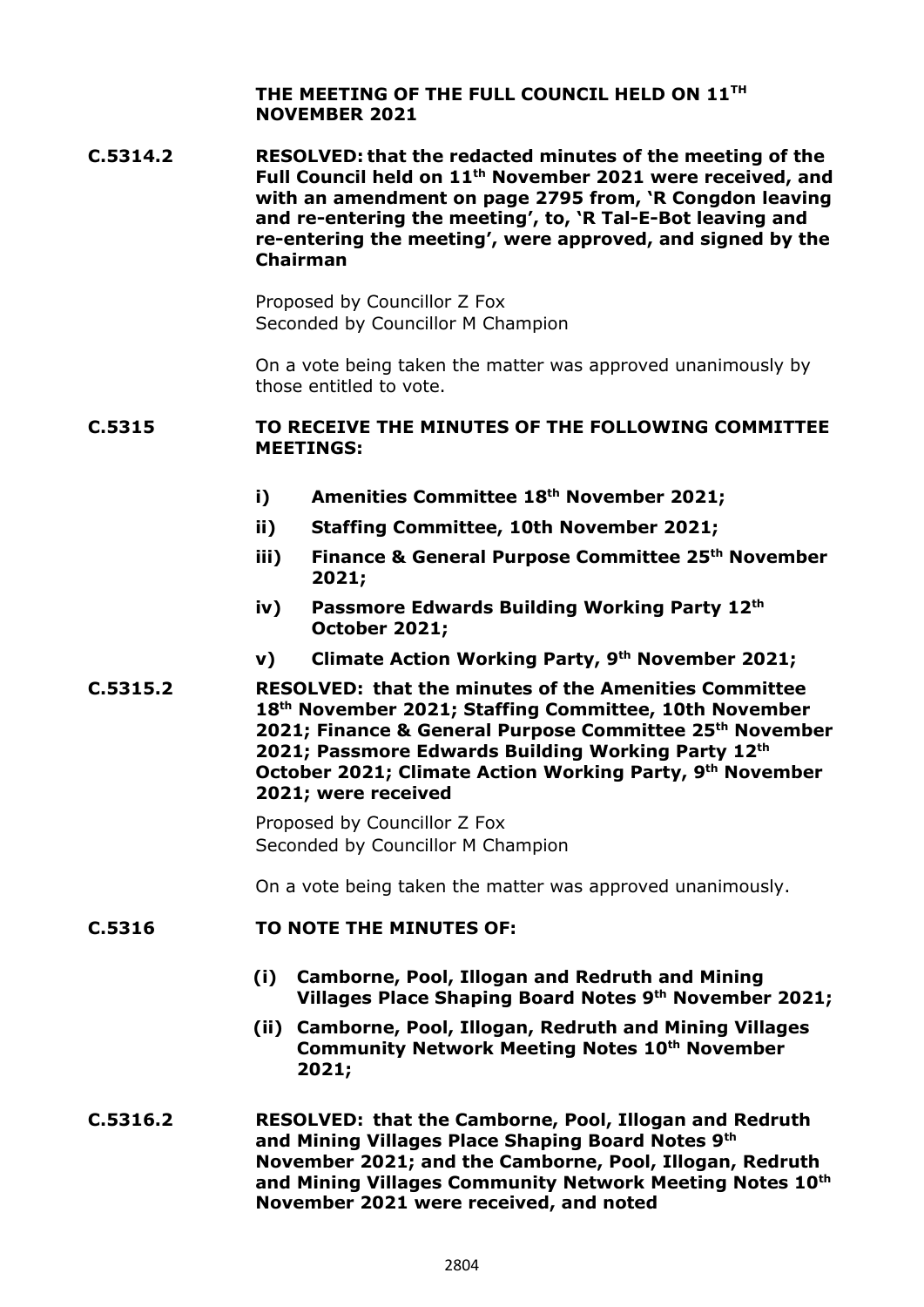Proposed by Councillor Z Fox Seconded by Councillor M Champion

On a vote being taken the matter was approved unanimously.

### **C.5317 MATTERS ARISING, FOR INFORMATION ONLY, WHERE NOT INCLUDED BELOW**

Members were informed of a briefing from Cornwall Council regarding the Homeless Pods in Rosewarne Car Park. The timescales were not expected to be extended

## **C.5318 PUBLIC PARTICIPATION (SUBJECT TO STANDING ORDER 3e MEMBERS OF THE PUBLIC ARE PERMITTED TO MAKE REPRESENTATIONS, ANSWER QUESTIONS AND GIVE EVIDENCE IN RESPECT OF ANY ITEM OF BUSINESS INCLUDED IN THE AGENDA, UP TO A MAXIMUM OF FIFTEEN MINUTES)**

Ted Williams commented on agenda item 17 regarding plastic poppy wreaths; decisions were made at head office, so any letters received regarding poppy wreaths would be forwarded on. He also informed members that donations from Camborne totalled £18,000.

# **C.5319 TO RECEIVE A DRAFT ENGAGEMENT STRATEGY AND AGREE ACTION**

The Town Clerk informed members that the strategy would fit into the corporate Plan and would be reviewed two yearly.

# **C.5319.2 RESOLVED: that a Draft Engagement Strategy was received and adopted**

Proposed by Councillor D Wilkins Seconded by Councillor J Collins

On a vote being taken the matter was approved unanimously.

#### **C.5320 TO RECEIVE A DRAFT SCHEDULE OF MEETINGS FOR 2022/2023 AND AGREE ACTION**

#### **C.5320.2 RESOLVED: that a draft Schedule of Meetings for 2022/2023 was received and approved**

Proposed by Councillor D Wilkins Seconded by Councillor M Williams

On a vote being taken the matter was approved unanimously.

#### **C.5321 TO RECEIVE A DRAFT COMPLAINTS PROCEDURE AND AGREE ACTION**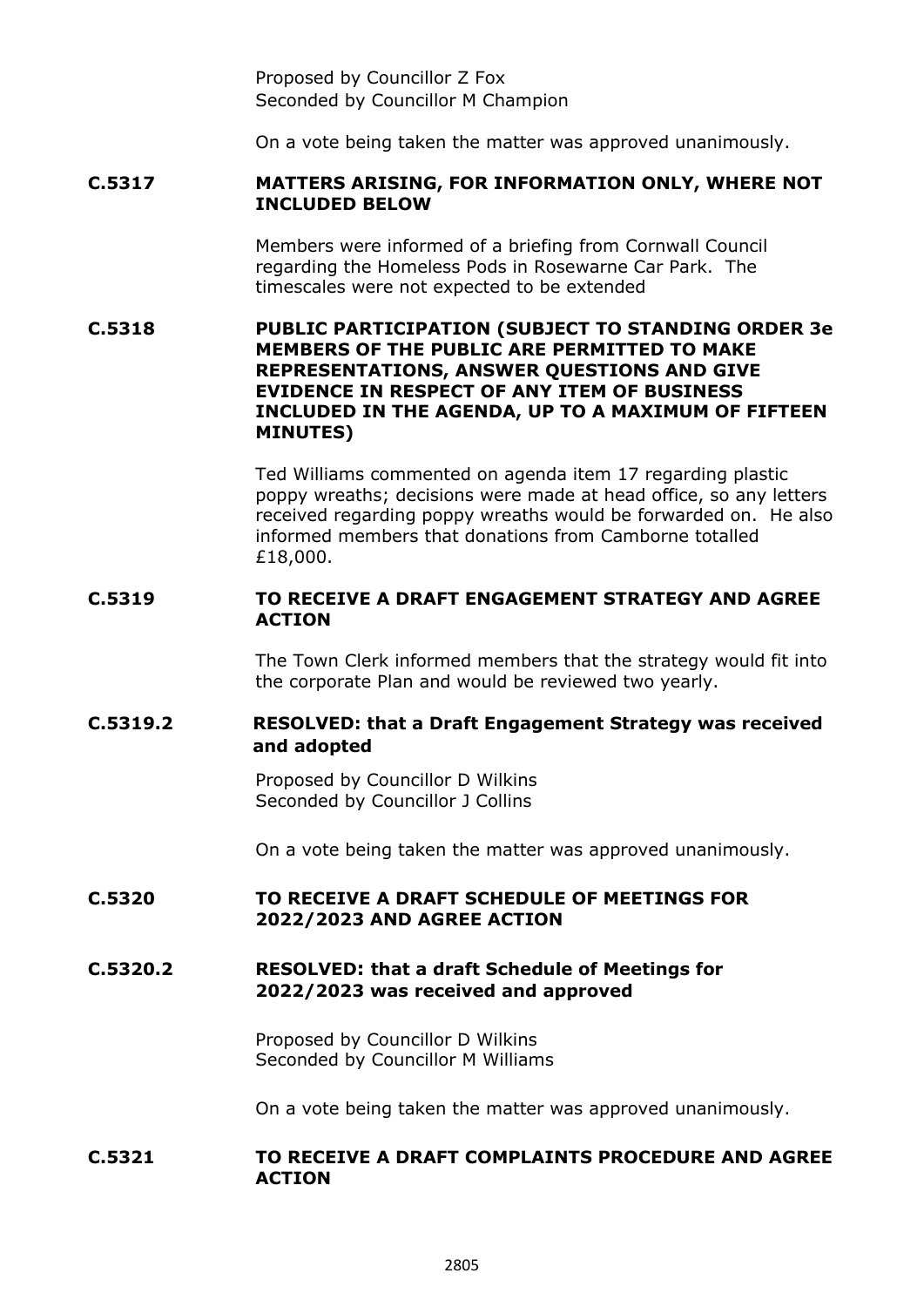# **C.5321.2 RESOLVED: that a draft Complaints Procedure was received and adopted**

Proposed by Councillor Z Fox Seconded by Councillor M Champion

On a vote being taken the matter was approved unanimously.

# **C.5322 TO CONSIDER A TEMPORARY MINOR CHANGE OF HOURS FOR THE LIBRARY SERVICE DURING DECEMBER AND AGREE ACTION**

The Town Clerk informed members that there were library staffing issues, and the covering agency workers did not work after 5 pm. She suggested a temporary change of hours on Tuesdays to 9 am - 5 pm, until after the Christmas period.

# **C.5322.2 RESOLVED: that a change of library opening hours on Tuesdays to 9 am – 5 pm for the weeks up until Christmas, was approved**

Proposed by Councillor C Godolphin Seconded by Councillor D Wilkins

On a vote being taken the matter was approved unanimously.

# **C.5323 TO RECEIVE A DRAFT APPLICATION FOR THE NALC FOUNDATION AWARD, AGREE ACTION AND AUTHORISE EXPENDITURE**

The Town Clerk informed members that she intended applying for the Foundation Level Award, with a view to applying for higher next year. The Council had lost its quality status due to the Clerk leaving, and there being no staff members CILCA trained. She had since passed her CILCA qualification and could re-apply.

## **C.5323.2 RESOLVED: that this Council can demonstrate that it has the documentation & information in place for operating lawfully and according to standard practice, also, that it has policies for training Councillors and Officers, and is building a foundation for improvement and development**

Proposed by Councillor Z Fox Seconded by Councillor D Atherfold

On a vote being taken the matter was approved unanimously.

# **C.5323.3 RESOLVED: that council also confirms it recognised its duties in relation to bio-diversity and crime and disorder and that it had met the criteria for Governance:**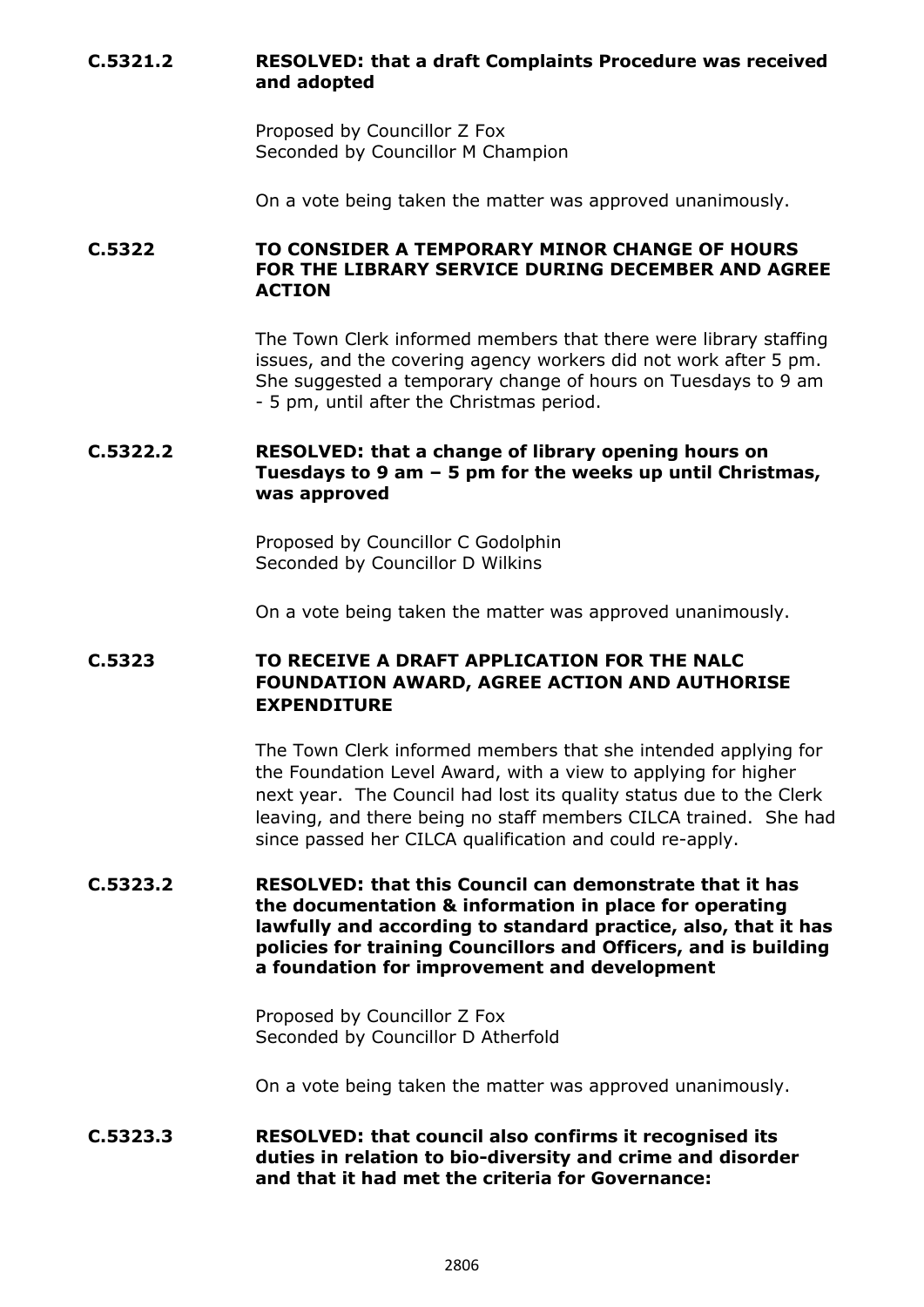• **demonstrating good governance in managing the business and finances of the Council.**

**met the criteria for Community:**

• **Demonstrating that this council has a role in the community and showing how it engages with the community.**

**Met the criteria for Development**

• **Representing this Council's improvement through the management of staff and Councillors.**

Proposed by Councillor Z Fox Seconded by Councillor D Wilkins

On a vote being taken the matter was approved unanimously.

### **C.5323.4 RESOLVED: that the submission of the Local Council Award Scheme - Foundation application for Camborne Town Council was approved for submission**

Proposed by Councillor C Godolphin Seconded by Councillor Z Fox

On a vote being taken the matter was approved unanimously.

Having declared interests in the next agenda item Councillors D Wilkins and M Williams left the room.

# **C.5324 TO RECEIVE A MOTION FROM COUNCILLOR MS Z FOX;**

**THAT CAMBORNE TOWN COUNCIL WRITE TO THE ROYAL BRITISH LEGION REGARDING POPPY WREATHS BEING ONLY AVAILABLE MADE OF PLASTIC, REQUESTING THAT MORE SUITABLE OPTIONS ARE MADE AVAILABLE IN FUTURE MADE OF MORE SUSTAINABLE MATERIAL**

#### **AGREE ACTION AND AUTHORISE EXPENDITURE**

**C.5324.2 RESOLVED: that Camborne Town Council write to the Royal British Legion regarding poppy wreaths being only available made of plastic, requesting that more suitable options are made available in future, made of more sustainable material; was approved**

Proposed by Councillor Z Fox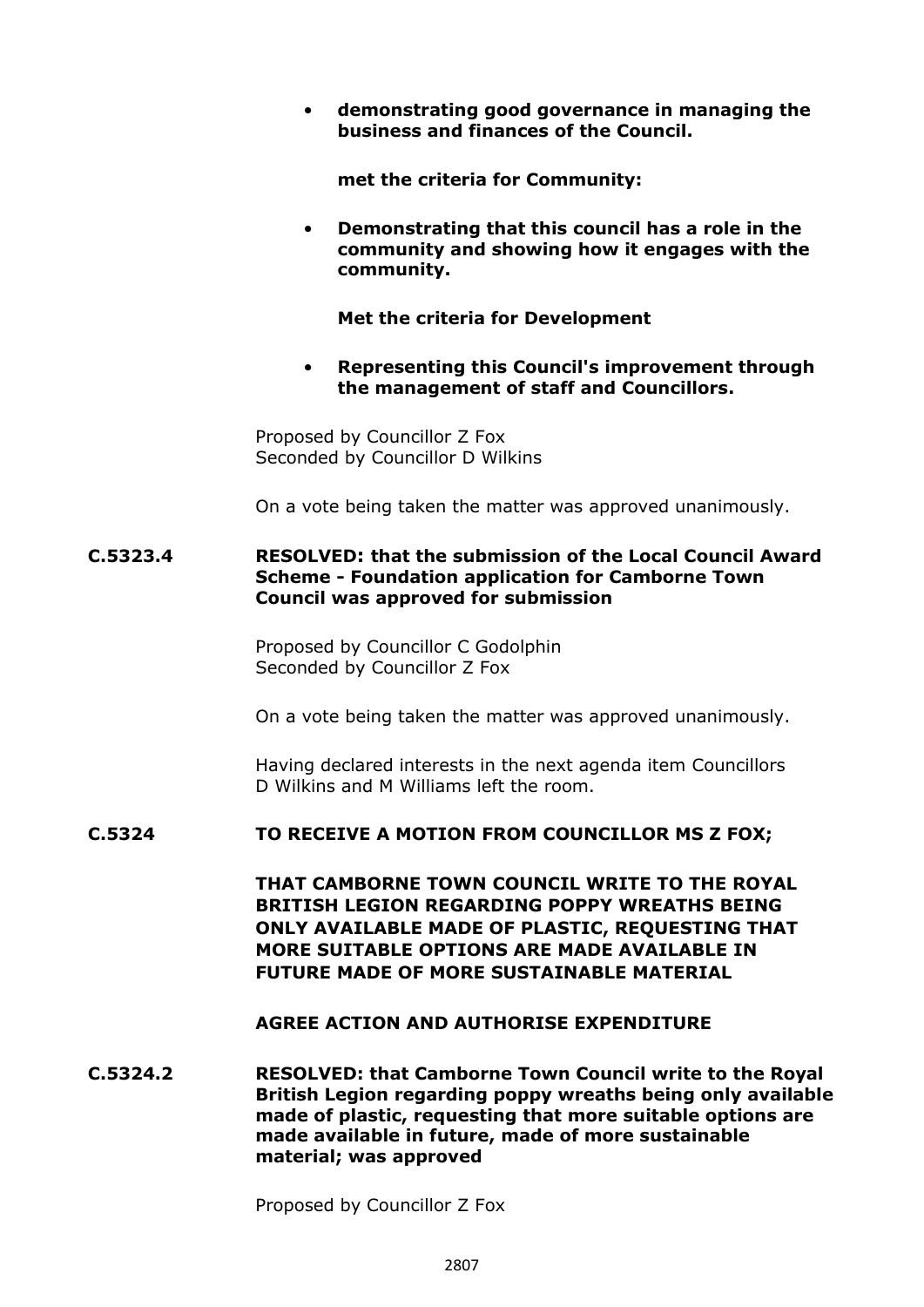Seconded by Councillor J Cosgrove

On a vote being taken the matter was approved Unanimously.

Councillors D Wilkins and M Williams re-entered the meeting.

#### **C.5325 TO APPOINT MEMBERS TO THE NATURE RECOVERY WORKING PARTY**

**C.5325.2 RESOLVED: that Councillors M Champion, J Cosgrove, Z Fox, N Miles, P Mills and D Wilkins were appointed as members on the Nature Recovery Working Party**

> Proposed by Councillor Z Fox Seconded by Councillor C Godolphin

On a vote being taken the matter was approved unanimously.

**C.5326 TO RECEIVE A RESIGNATION FROM COUNCILLOR WEEDON FROM THE PASSMORE EDWARDS BUILDING WORKING PARTY, AND DONALD THOMAS CENTRE WORKING PARTY; AND TO APPOINT MEMBER/S TO THE VACANCIES**

**C.5326.2 RESOLVED: that the resignation from Councillor Weedon for the Passmore Edwards Working Party, and the Donald Thomas Centre Working Party was received; and the appointment of Councillor C Lawrence to the Passmore Edwards Building Working Party, was approved**

> Proposed by Councillor C Lawrence Seconded by Councillor Z Fox

On a vote being taken the matter was approved by a Majority.

**C.5327 TO RECEIVE A REQUEST FROM CAMBORNE COMMUNITY LARDER PROJECT TO INSTALL A COLLECTION CUPBOARD ON TOWN COUNCIL LAND BESIDE ROSEWARNE TOILETS, AGREE ACTION AND AUTHORISE EXPENDITURE**

> The Engagement Officer informed members that the scheme was to supply people in need, with food. The food donations were from two local Tescos Stores. The cupboard would be weatherproof, and chained to the railings. The members of the Larder scheme would take care of the upkeep of the of the cupboard

**C.5327.2 RESOLVED: that the request from Camborne Community Larder Project to install a collection cupboard on Town Council land beside Rosewarne Toilets, was approved; to be re-evaluated in six months**

> Proposed by Councillor J Cosgrove Seconded by Councillor C Lawrence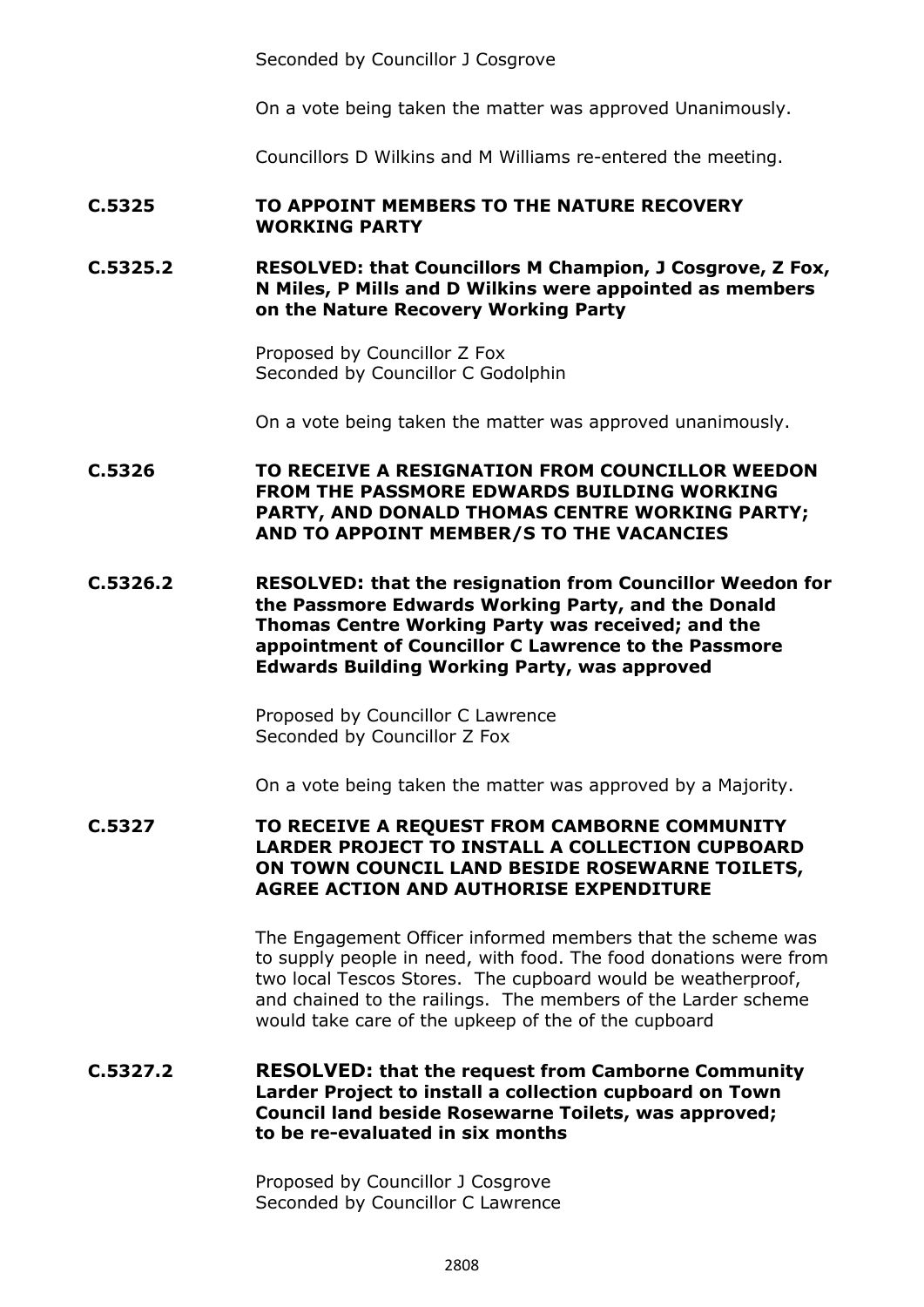On a vote being taken the matter was approved unanimously.

### **C.5328 TO RECEIVE THE NOVEMBER SOUTH-WEST COUNCILS NEWSLETTER, AGREE ACTION AND AUTHORISE EXPENDITURE**

#### **C.5328.2 RESOLVED: that the November South-West Councils Newsletter was received**

Proposed by Councillor C Godolphin Seconded by Councillor D Wilkins

On a vote being taken the matter was approved unanimously.

**C.5329 TO RECEIVE A WRITTEN AND VERBAL REPORT FROM THE ENGAGEMENT OFFICER ON CAMBORNE COMMUNITY & COMMERCE AWARDS 2022 AND SUPPORTING INFORMATION, AGREE ACTION AND AUTHORISE EXPENDITURE**

> The Engagement Officer informed members that the awards event had been approved in 2019 but didn't go ahead because of COVID19. The Camborne Rugby Club had been the arranged venue for the event. Invitations for the 2022 Awards would be sent, for nominations, and the nominations from 2019 would be included if they still wished to be. It was suggested that there be a COVID19 Hero award.

**C.5329.2 RESOLVED: that written and verbal reports from the Engagement Officer on Camborne Community & Commerce Awards 2022, and the supporting information were received; and the holding of the Camborne & Commerce Awards event for 2022 was approved**

> Proposed by Councillor C Godolphin Seconded by Councillor L McDonald

On a vote being taken the matter was approved unanimously.

**C.5329.3 RESOLVED: that the expenditure for the Camborne Community & Commerce Awards 2022 of £3,300 was approved. £3,100 to be taken from the Consultation and Community Engagement budget, and £200 from the Marketing and Promotions budget**

> Proposed by Councillor C Godolphin Seconded by Councillor D Wilkins

On a vote being taken the matter was approved unanimously.

#### **C.5329.4 RESOLVED: that the Engagement Officer was instructed to seek sponsorship of £1,300 to compensate the Town**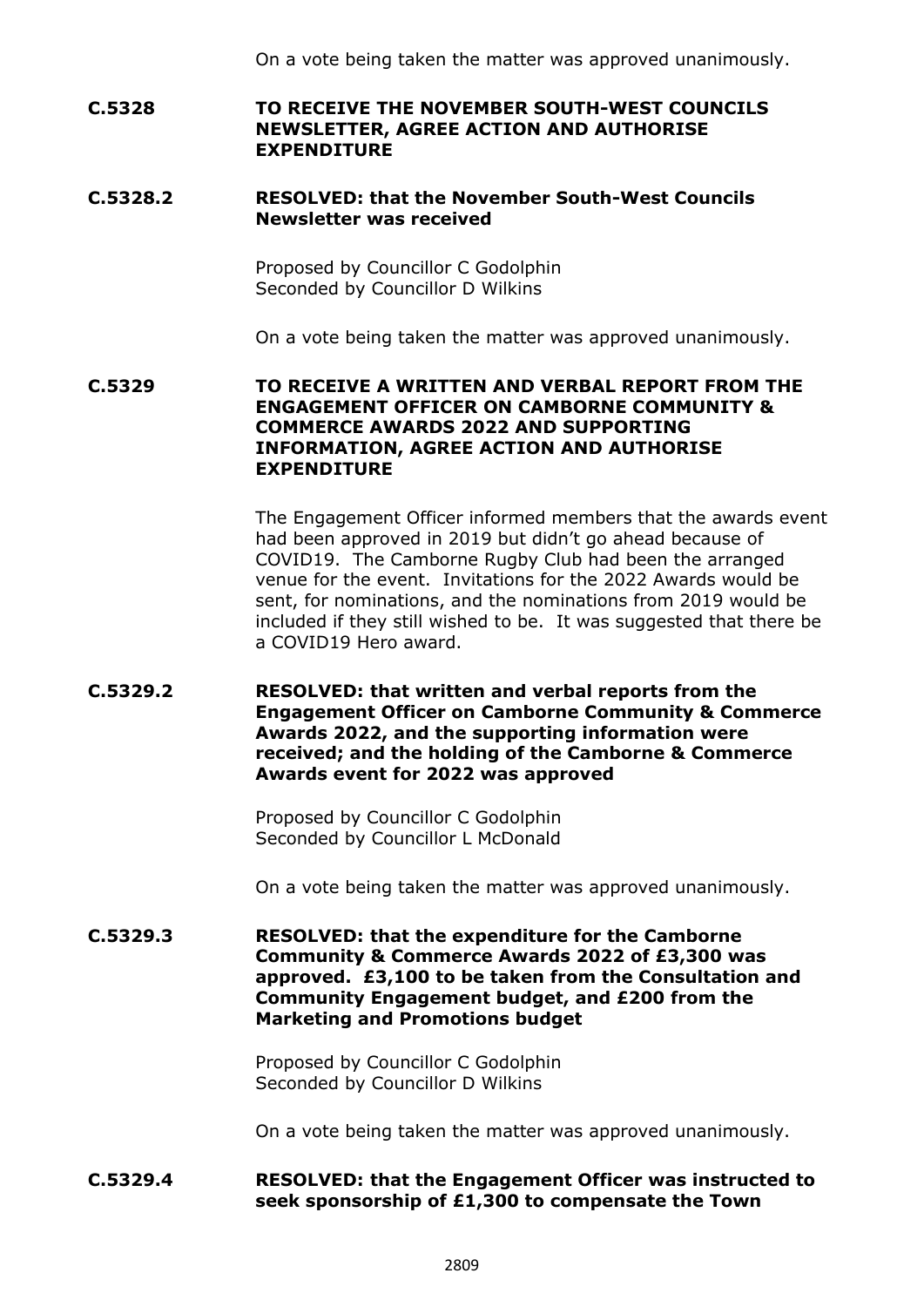## **Council on the expenditure for the Camborne & Commerce Awards event for 2022**

Proposed by Councillor D Wilkins Seconded by Councillor C Godolphin

On a vote being taken the matter was approved unanimously.

# **C.5329.5 RESOLVED: that the Awards Working Party finalise arrangements for the Camborne & Commerce Awards event for 2022, was approved**

Proposed by Councillor C Godolphin Seconded by Councillor D Wilkins

On a vote being taken the matter was approved unanimously.

# **C.5330 TO RECEIVE A DRAFT SOCIAL MEDIA POLICY FOR MEMBERS, VOLUNTEERS AND WORKING PARTY REPRESENTATIVES, AND AGREE ACTION**

#### **C.5330.2 RESOLVED: that a draft Social Media Policy for Members, Volunteers and Working Party Representatives was approved, and adopted**

Proposed by Councillor C Lawrence Seconded by Councillor L McDonald

On a vote being taken the matter was approved unanimously.

#### **C.5331 TO RECEIVE A MOTION FROM COUNCILLOR C LAWRENCE;**

# **THAT CAMBORNE TOWN COUNCIL CONSIDER A TWINNING/FRIEND LINK WITH MOONTA IN AUSTRALIA**

# **AGREE ACTION AND AUTHORISE EXPENDITURE**

Councillor Lawrence informed members that a lot of Cornish Miners went to Moonta in 1861 and settled there, a large number of which were from Camborne, and the population of the town is now predominately of Cornish descent. The Pump in the centre of the town was manufactured by Holman Brothers.

Councillor Godolphin questioned the cost of signage, to accommodate the Twinning status, and was informed that the cost would be minimal, as it would be incorporated when the town's boundary signs were to be replaced.

# **C.5331.2 RESOLVED: that a twinning/friend link with Camborne and Moonta in Australia was approved**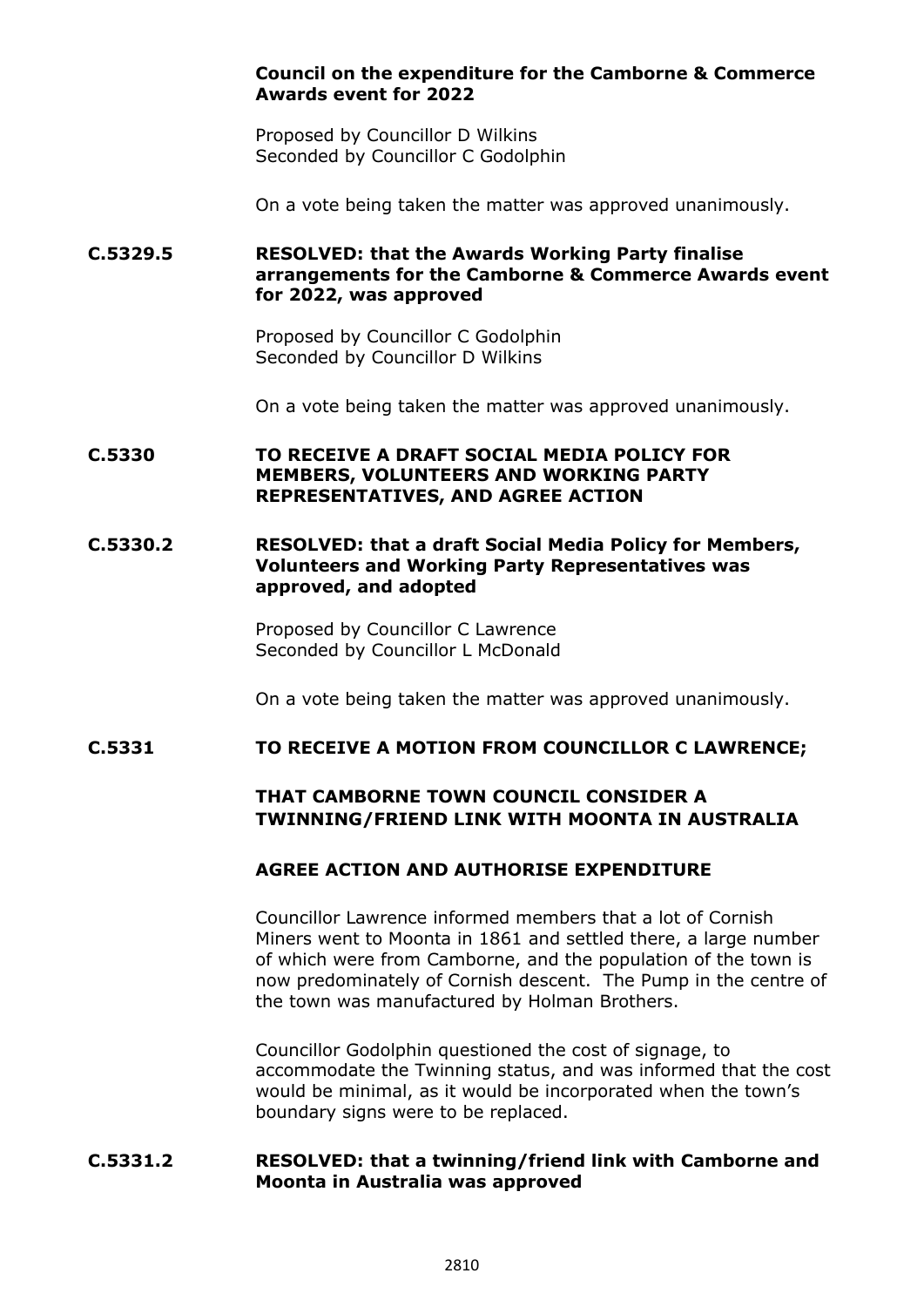Proposed by Councillor C Lawrence Seconded by Councillor J Cosgrove

On a vote being taken the matter was approved unanimously.

Councillor N Heather left the meeting.

## **C.5332 TO RECEIVE THE NOVEMBER 2021 CORNISH METALS – LOCAL LIAISON GROUP NEWSLETTER**

#### **C.5332.2 RESOLVED: that the November 2021 Cornish Metals – Local Liaison Group Newsletter was received**

Proposed by Councillor C Godolphin Seconded by Councillor D Atherfold

On a vote being taken the matter was approved unanimously.

**C.5333 THAT THIS COUNCIL RESOLVES UNDER THE 1960 PUBLIC BODIES (ADMISSION TO MEETINGS) ACT, TO EXCLUDE THE PRESS AND PUBLIC DUE TO THE CONFIDENTIAL NATURE OF THE BUSINESS TO BE DISCUSSED**

### **C.5333.2 RESOLVED: that under the 1960 Public Bodies (Admission to Meetings) Act, the press and public were excluded due to the confidential nature of the business to be discussed**

Proposed by Councillor C Godolphin Seconded by Councillor D Atherfold

On a vote being taken the matter was approved unanimously.

One member of the public left the meeting at 7.30 pm.

# **C.5334 TO RECEIVE A VERBAL REPORT AND WRITTEN SCORE EVALUATION FOR THE CONTRACT FOR PROFESSIONAL SERVICES FOR PARK GERRY**

- **i) TO NOTE THE TENDER PROCESS UNDERTAKEN AND MAKE AWARD OF CONTRACT TO THE TOP RANKED SUPPLIER BASED ON THE PUBLISHED EVALUATION CRITERIA AND EVALUATION PROCESS CARRIED OUT.**
- **ii) TO APPROVE EXPENDITURE AND CLAIM FOR FUNDS FROM THE TOWN DEAL IF APPROPRIATE.**
- **iii)GIVE AUTHORITY TO THE TOWN CLERK TO FORMALISE THE CONTRACT AND INSTRUCTIONS FOR WORKS TO BE COMMENCED.**